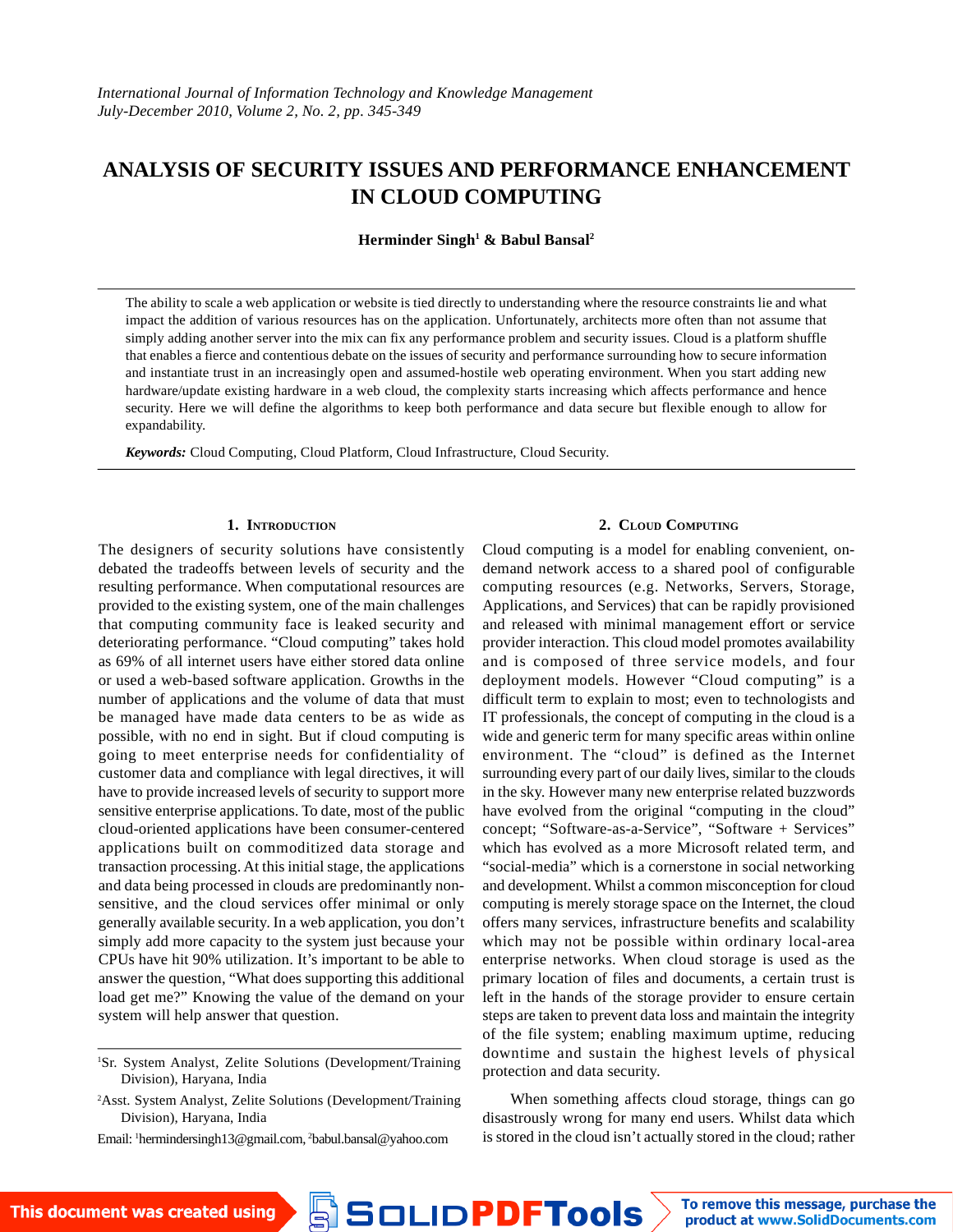a Data Center housing hundreds of servers and thousands of networking cables, physical disasters are one of the greater threats to the cloud.

As physical disasters go, some will affect the entire cloud, or entire datacenter if you think geologically or physically, and some will affect portions or individual sections. Natural disasters are a great concern to those who run and use cloud computing services. As many natural disasters are unpredictable, from floods to earth tremors, volcanoes and tsunamis, recovering from these disasters are often impossible. Preventing disasters from affecting the cloud itself is the only realistic thing the staff, management and planners can foresee. Nobody would build a datacenter; let alone any Business Venture, Government building, School or Hospital, or any building or structure of importance in a geographic location where an active or dormant volcano lies, e.g. In case of cloud downtime or event which causes the cloud to fail, a backup solution is often used in an alternate location. This ensures a constant stream of data being backed up to an alternate datacenter, away from any potential natural disaster, but keeping data secure and maximizing authorized accessibility.

#### **3. ARCHITECTURE**

After analyzing *WBS* (Web Banking System), Cloud architecture, the systems architecture of the software systems involved in the delivery of cloud computing, comprises hardware and software designed by a cloud architect who typically works for a cloud integrator. It typically involves multiple cloud components communicating with each other over application programming interfaces, usually web services. This closely resembles the Unix philosophy of having multiple programs doing one thing well and working together over universal interfaces. Complexity is controlled and the resulting systems are more manageable than their monolithic counterparts.



**Fig.1: Architecture of Cloud**

Cloud architecture extends to the client, where web browsers and/or software applications access cloud applications.

Cloud storage architecture is loosely coupled, where metadata operations are centralized enabling the data nodes to scale into the hundreds, each independently delivering data to applications or users.

Security is the #1 challenge seen related to Cloud Computing according to our architecture.

- The main security concerns include performance, reliability compliance, privacy in interoperability and visibility under virtualization.
- The Good News: Since Security is seen as such a major issue, it is getting much attention. This attention is resulting in Security-related benefits such as greater segmentation and better logging and performance is another issue if we change the level of security in the Cloud.

With increasing Business complexity, organizations are seeking innovative business models and specialized technologies to cater to customer demands. Cloud computing technologies can provide organizations competitive advantage in the market, cost reductions, higher margins, simplified maintenance and management of applications across the enterprise, greatly extended scalability, agility, high availability, automation, large data storages and reliable backup mechanisms.

By using Cloud Computing environments, organizations can focus on their core business as opposed to concerning themselves about infrastructure scalability. Organizations may explore use of cloud computing initially for better performance through peak demand periods but eventually adoption could spread to other areas.

#### **4. SERVICE MODELS**

**Cloud Software as a Service (SaaS):** The capability provided to the consumer is to use the provider's applications running on a cloud infrastructure. The applications are accessible from various client devices through a thin client interface such as a web browser (e.g., web-based email). The consumer does not manage or control the underlying cloud infrastructure including network, servers, operating systems, storage, or even individual application capabilities, with the possible exception of limited user-specific application configuration settings.

**Cloud Platform as a Service (PaaS):** The capability provided to the consumer is to deploy onto the cloud infrastructure consumer-created or acquired applications created using programming languages and tools supported by the provider. The consumer does not manage or control the underlying cloud infrastructure including network, servers, operating systems, or storage, but has control over the deployed applications and possibly application hosting environment configurations.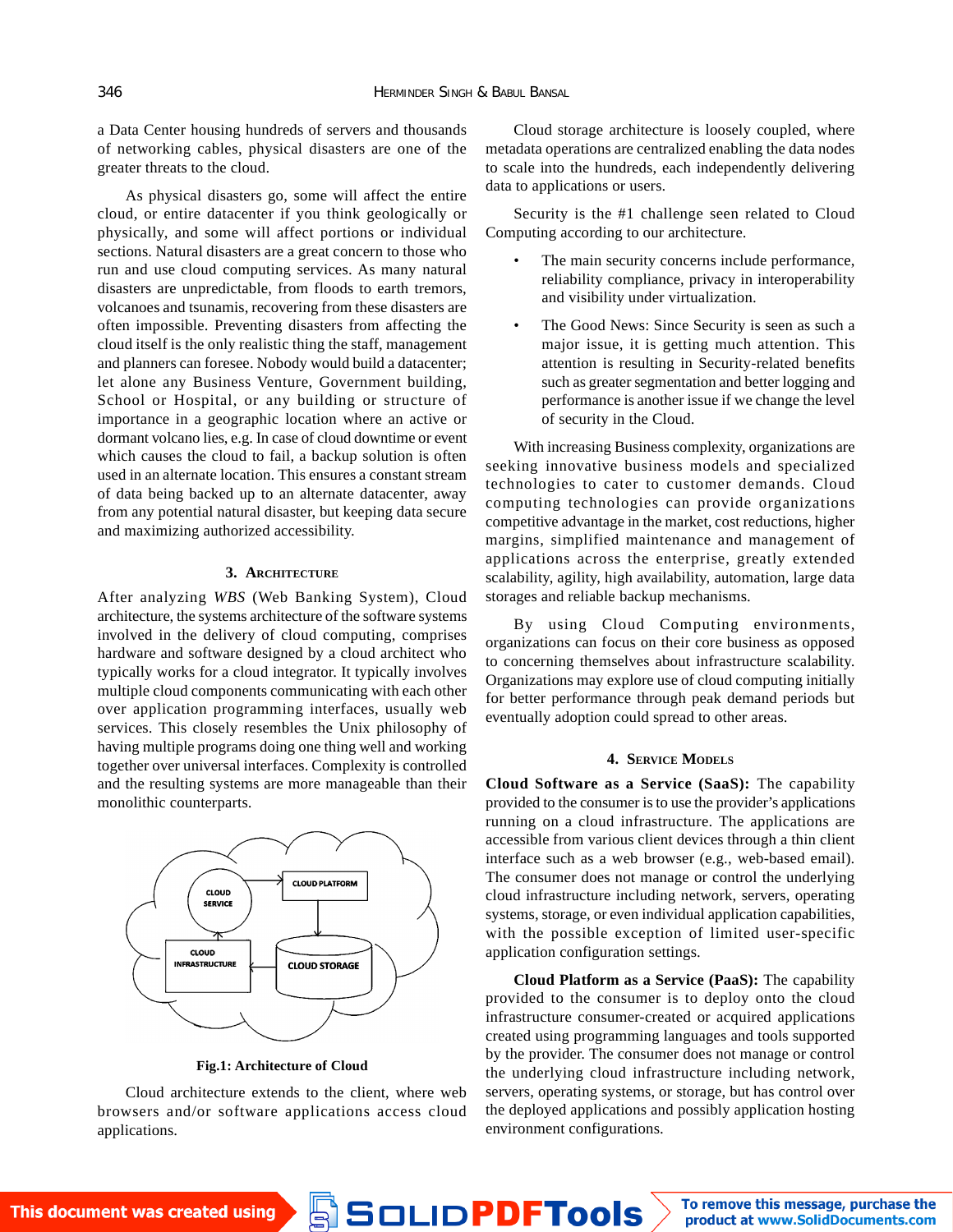**Cloud Infrastructure as a Service (IaaS):** The capability provided to the consumer is to provision processing, storage, networks, and other fundamental computing resources where the consumer is able to deploy and run arbitrary software, which can include operating systems and applications. The consumer does not manage or control the underlying cloud infrastructure but has control over operating systems, storage, deployed applications, and possibly limited control of select networking components (e.g., host firewalls).

#### **5. DEPLOYMENT MODELS**

**Private Cloud:** The Cloud infrastructure is operated solely for an organization. It may be managed by the organization or a third party and may exist on premise or off premise.

**Community Cloud:** The Cloud infrastructure is shared by several organizations and supports a specific community that has shared concerns (e.g., mission, security requirements, policy, and compliance considerations). It may be managed by the organizations or a third party and may exist on premise or off premise.

**Public Cloud:** The Cloud infrastructure is made available to the general public or a large industry group and is owned by an organization selling cloud services.

**Hybrid Cloud:** The Cloud infrastructure is a composition of two or more clouds (private, community, or public) that remain unique entities but are bound together by standardized or proprietary technology that enables data and application portability (e.g., cloud bursting for loadbalancing between clouds).

## **6. CURRENT VIEW**

Critics argue that Cloud Computing is not secure enough because data leaves companies' local area networks.

It is up to the clients to decide the vendors, depending on how willing they are to implement secure policies and be subject to 3rd party verifications. Salesforce, Amazon and Google are currently providing such services, charging clients using an on-demand policy. Statistics suggest that one third of breaches are due to laptops falling in the wrong hands and about 16% due to stolen items by employees. Storing the data in the cloud can prevent these issues altogether. Moreover, vendors can update application/OS/ middleware security patches faster because of higher availability of staff and resources.

According to cloud vendors, most thefts occur when users with authorized access do not handle data appropriately. Upon a logout from the cloud session, the browser may be configured to delete data automatically and log files on the vendor side indicate which user accessed what data. This approach may be deemed safer that storing data on the client side. There are some applications for which Cloud Computing is the best option. One example is the New York Times using Amazon's cloud service to generate PDF documents of several-decade old articles. The estimated time for doing the task on the Times' servers was 14 years, whereas the cloud provided the answer in one day for a couple hundred dollars.

However, the profile of the companies that currently use the Cloud Technology includes Web 2.0 start-ups that want to minimize material cost, application developers that want to enable their software as a service or enterprises that are exploring the cloud with trivial applications. The fact that Cloud Computing is not used for all of its potential is due to a variety of concerns. The following surveys the market in terms of continuous innovation, academia and industry research efforts and Cloud Computing challenges.

#### **7. PERFORMANCE ISSUES**

Everybody seems to be talking loud about Cloud Computing nowadays. But the recently reported outages at Salesforce, Amazon and Google has made us think otherwise and wonder if the cloud is really ready to meet all the hype and attention its getting. No doubt, there are cost savings related to licensing, maintenance and application / server management. But does this ensure that your end users are getting the online experience you want them to have?

Many Cloud Computing providers provide custom built management consoles or control panels for managing server resources. These consoles provide customers with availability statistics and status messages in the event of significant outages that impact end users.

#### **8. IMPROVE PERFORMANCE ISSUES-EQUATIONS**

The first and foremost thing to keep in mind is that even you are hosting on a Cloud or have a SAAS app running somewhere, your end user expectations are no different then the regular client server application. So in a generic sense User Acceptance Testing is not much different then testing on a Client Server Architecture.

Remember web based application environment in the cloud is a jigsaw puzzle of pieces. At the core you have your virtual hardware followed by your operating system. Each of your servers is then configured differently depending on its specific duty. You may have application servers, web servers, search servers, database servers etc. Each of these servers needs to be monitored from several points of view - both internally and externally.

Though you don't have direct access to performance monitoring like in a Client Server Architecture but still you can follow following steps to make sure your users are getting the experience you want them to: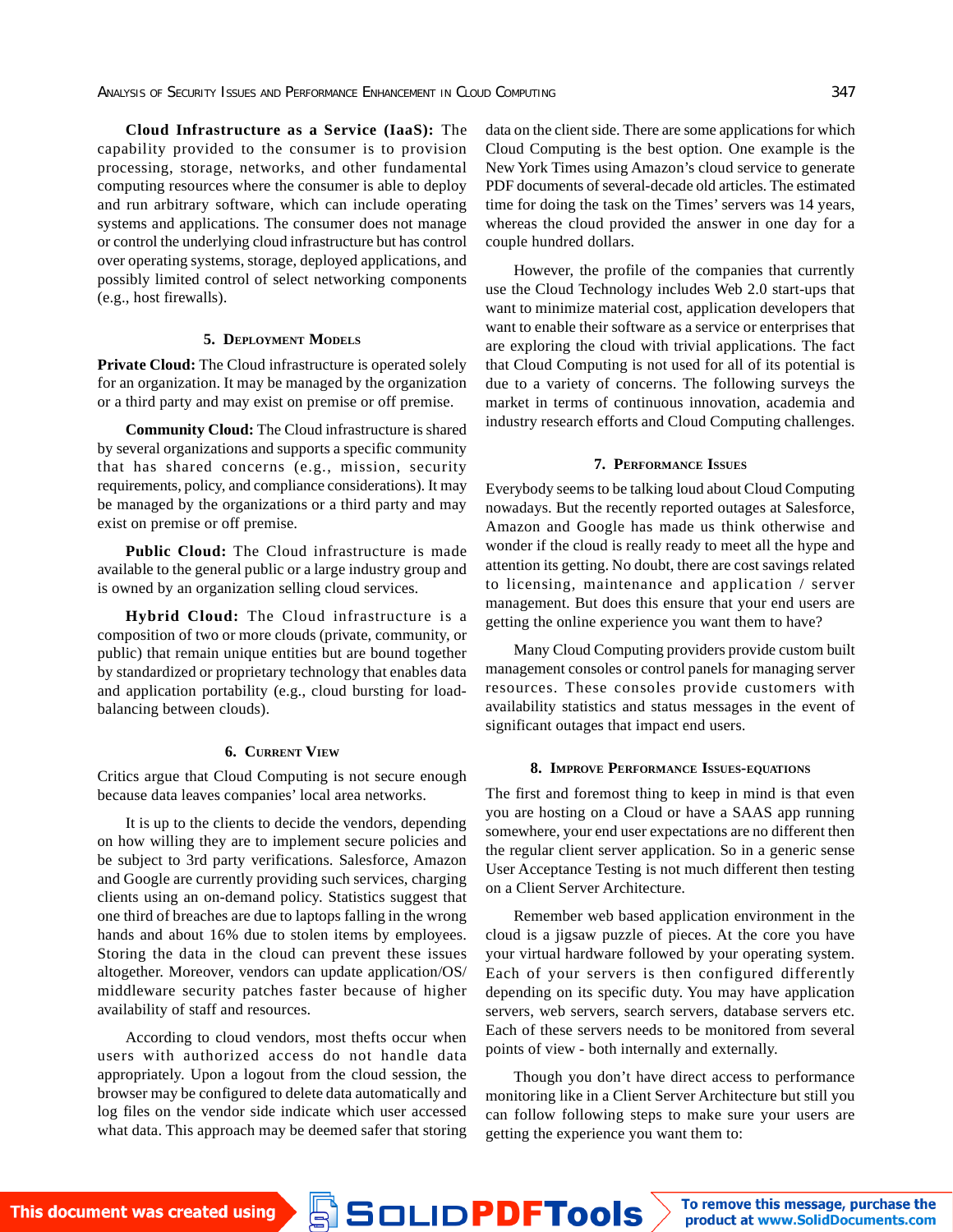Algorithm at the server side:

**Notation**:

 $T_{low}$ : Time interval for the slow mode

 $T<sub>high</sub>$ : Time interval for the fast mode

 $T_{\text{fixed}}$ : Fixed time interval for the super-fast mode

 $T_{\text{th}}$ : Threshold time

c<sub>size</sub>: Cloud size

id<sub>,</sub>: id of Resources

gid: group id of Resources

D: the set of Resources

IR $_{\sf i}$ : the set of resource ids

Client $_{th\text{-low}}$ : the lower threshold number of clients for the cloud

Client $_{th\text{-high}}$ : the higher threshold number of clients for the cloud

 $R_{data}$ : an id list of resources that a client has requested from the cloud

 $R<sub>bradcast</sub>$ : an id list of data items that the server received in the last IR interval; initialized to be empty

R<sub>performance</sub>: Performance of cloud and timestamp for all resources

S<sub>r</sub>: Start Resources

S<sub>t</sub>: Stop Resources

Performance:  $\mathsf{S}_{_{\mathsf{r}}}(\mathsf{n})_{_{\mathsf{t}}}$ ..  $\mathsf{S}_{_{\mathsf{t}}}(\mathsf{n})_{_{\mathsf{t}}}$ 

Performance<sub>i</sub>: Performance issue = S<sub>r</sub>(n)<sub>t</sub>-S<sub>t</sub> (n)<sub>t</sub>

(A) Slow Mode (Cloud Performance)

At interval time  $\mathsf{T}_{_{\mathsf{i}'}}$  construct IR $_{_{\mathsf{i}'}}$  as follows-

 $IR_i = \{ [gid, t] | (gid \cdot \{ IR \}) \wedge ((T_i - T_{low} \times w) < t < T_i) \};$ 

Broadcast IR<sub>i</sub>, T<sub>low</sub>;

Receive  $R_{data}$ ;

For every  $\mathsf{id}_{_\mathsf{r}}\bm{\cdot}\mathsf{R}_{_\mathsf{data}}$  broadcast d  $\bm{\cdot}$  D {

Update Counter<sub>client</sub>

Execute Step B if  $T_{th}$  is reached and

 $Counter_{client} > Client_{th-low'}$ 

Execute Step C if  $T_{th}$  is reached and

$$
\text{Counter}_{\text{client}} > \text{Client}_{\text{th-high}}
$$

}

(B) Fast Mode (Cloud Performance) At interval time  $\mathsf{T}_{_{\mathsf{i}'}}$  construct IR $_{_{\mathsf{i}'}}$  as follows- $IR_i = \{ [id_{r'} t] | (id_{r} \cdot \{ IR \}) \wedge ((T_i - T_{high} \times w) < t < T_i) \};$ Broadcast IR<sub>i</sub>, T<sub>high</sub>; Receive  $R_{\text{data}}$ ; For every  $\mathsf{id}_{_\mathsf{r}}\bm{\cdot}\mathsf{R}_{_\mathsf{data}}$  broadcast d  $\bm{\cdot}\mathsf{D}$  { Update Counter<sub>client</sub> Execute Step A if  $T_{th}$  is reached and  $Counter_{client} < Client_{th-low}$ ; Execute Step C if  $T_{th}$  is reached and  $_{\text{Counterclient}}$  > Client $_{\text{th-third}}$ } (C) Super fast Mode (Cloud Performance)

At interval time  $\mathsf{T}_{_{\mathsf{i}'}}$  construct IR $_{_{\mathsf{i}'}}$  as follows- $IR_i = \{ [d, t] | (d \cdot D) \wedge ((T_i - T_{fixed} \times W) < t < T) \};$ Send IR $_{\sf i'}$  T<sub>fixed</sub> point to point;

Execute Step B after  $T_{fixed}$  is elapsed;

# **9. RESULTS**



**Fig.1: General Graph of Performance of a Cloud**



**Fig.2: Graph in Slow Mode of Performance of a Cloud**